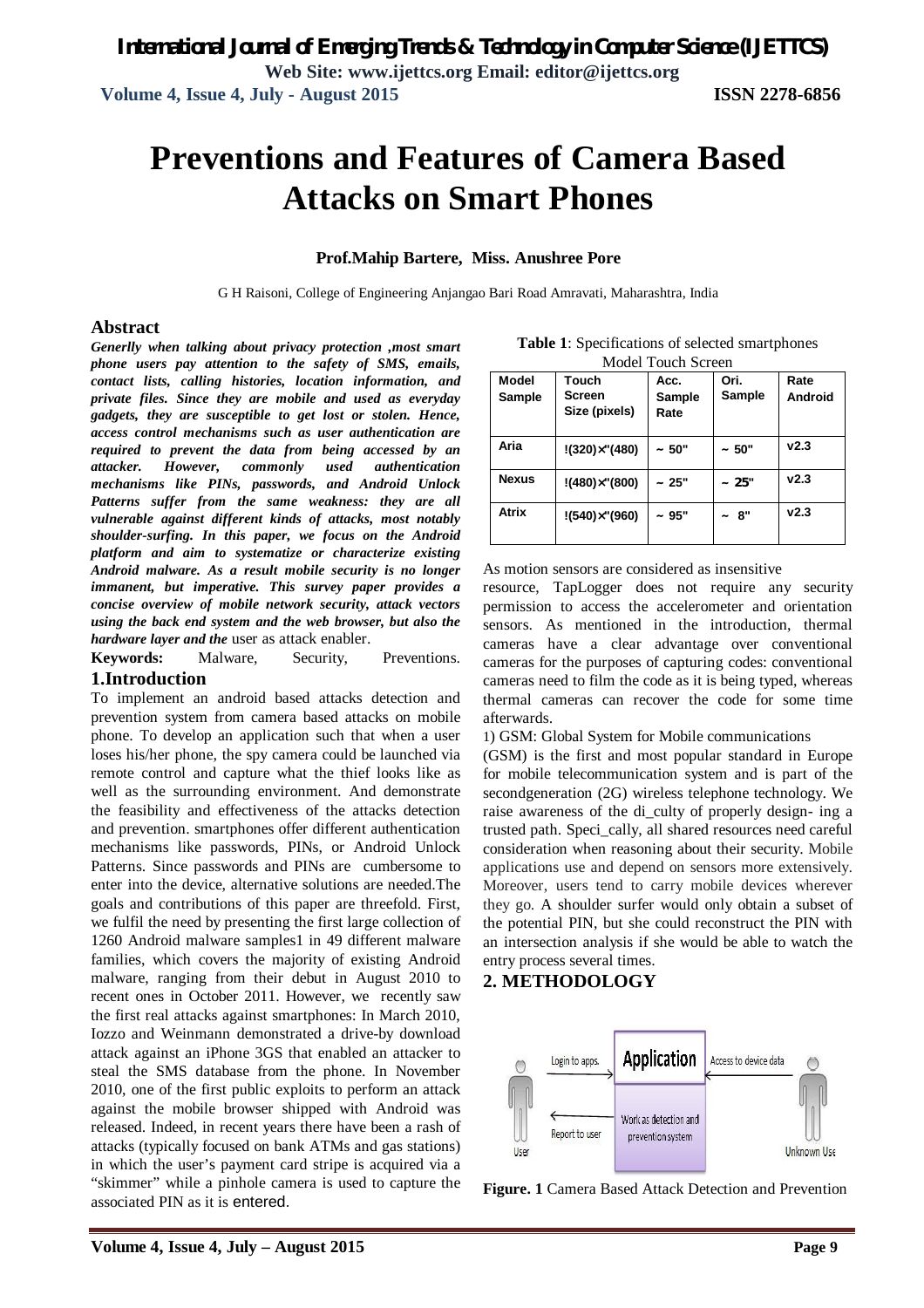## *International Journal of Emerging Trends & Technology in Computer Science (IJETTCS)* **Web Site: www.ijettcs.org Email: editor@ijettcs.org**

 **Volume 4, Issue 4, July - August 2015 ISSN 2278-6856**

### Doutco Lost (stole) Application ┢ **Theft Environment** Authentication Checking Usernam .<br>anc 臣 Web server Store data releted to theft<br>environme

**Figure. 2** Working under mobile lost/stolen situation

we perform an evolution-based study of representative android malware, which shows that they are rapidly evolving and existing anti-malware solutions are seriously lagging behind. For example, it is not uncommon for Android malware to have encrypted root exploits or obfuscated command and control (C&C) servers. The adoption of various sophisticated techniques greatly raises the bar for their detection. In fact, to evaluate the effectiveness of existing mobile anti-virus software The PIN login mechanism is a special case of the aforementioned passwords. Whenever any application is accessing mobile camera then this application will give us such pop-up message that which application is requesting for camera access. Such way user get alert and user have to decide whether to give permission or reject that request for camera access. However, the overall attack scenario of side channel analysis is not very likely in the case of SIM cards. Here, an attacker needs physical access to the SIM card to perform some measurements. While possible, this is not very plausible since users typically take their devices with them. As mentioned in the introduction, thermal cameras have a clear advantage over conventional cameras for the purposes of capturing codes: conventional cameras need to film the code as it is being typed, whereas thermal cameras can recover the code for some time afterwards. The stealth-

iness depends on the type of components that is exploited to root the phone. For example, some Android root exploits like do not need any permissions while others might. After exploitation, the rootkit can tamper with the relevant OS components to hide itself entirely from the victim. Malware detection on smartphones is a difficult task. Although in principle not different from malware detection on desktop computers, the limited processing power of such devices poses a hugechallenge.

## **3.RESULT**

Soundcomber [17] is a stealthy Trojan that can sense the context of its audible surroundings to target and extract highvalue data such as credit card and PIN numbers. Stealthy audio recording is easier to realize since it does not need to hide the camera preview. Xu et al. [18] present a data collection technique using a video camera embedded in Windows phones. Their malware (installed as a Trojan) secretly records video and transmits data using either email or MMS. Windows phones offer a function, ShowWindow(hWnd, SW HIDE), which can hide an app window on the phone screen. However, it is much more complicated (no off-the-shelf function) to hide

a camera preview window in an Android system. In this work, we are able to hide the whole camera app in Android. Moreover, we implement advanced forms of attacks such as remote-controlled and real-time monitoring attacks. We also utilize computer vision techniques to analyze recorded videos and infer passcodes from users' eye movements.Several video-based attacks targeted at keystrokes have been proposed. The attacks can obtain user input on touch screen smartphones. Maggi et al. [19] implement an automatic shoulder surfing attack against modern touch-enabled smartphones. The attacker deploys a video camera that can record the target screen while the victim is entering text. Then user input can be reconstructed solely based on the keystroke feedback displayed on the screen. However, this attack requires an additional camera device, and issues like how to place the camera near the victim without catching an alert must be considered carefully. Moreover, it works only when visual feedbacks such as magnified keys are available. iSpy [20], proposed by Raguram, shows how screen reflections may be used for reconstruction of text typed on a smartphone's virtual keyboard. Similarly, this attack also needs an extra device to capture the reflections, and the visual key press confirmation mechanism must be enabled on the target phone. In contrast, our camera-based attacks work without any support from other devices. Longfei Wu [21] implemented the attacks on real phones, and demonstrate the feasibility and effectiveness of the attacks. Furthermore, they propose a lightweight defense scheme that caneffectively detect these attacks. We have developed two applications as SpyCam and CalcSpy and done the Computational analysis by considering following points:

- 1. Image Quality
- 2. Mail Send Time
- 3. Image Size
- 4. Image Capturing Time

| Table 2: Performance analysis |  |
|-------------------------------|--|
|-------------------------------|--|

| SR.<br>N <sub>0</sub> | Name of<br>Mobile<br>Company | <b>IMAGE</b><br>QUALITY | IMAGE<br><b>SEND</b><br>TIME | <b>IMAGE</b><br>SIZE | <b>IMAGE</b><br><b>CAPTURING</b><br>TIME |
|-----------------------|------------------------------|-------------------------|------------------------------|----------------------|------------------------------------------|
| 1                     | Samsung                      | Fine                    | 7 sec                        | 10 k b               | 2 <sub>sec</sub>                         |
| $\sqrt{2}$            | Asus                         | Superfine               | 4sec                         | 17 k b               | 1 sec                                    |
| 3                     | Micromax                     | Economy                 | 10 <sub>sec</sub>            | 8kb                  | 3 <sub>sec</sub>                         |
| 4                     | Xiaomi                       | Superfine               | 11 <sub>sec</sub>            | 14 kb                | 2 <sub>sec</sub>                         |
| 5                     | Motorola                     | Fine                    | 8 <sub>sec</sub>             | $11$ $kb$            | 2sec                                     |
| $\boldsymbol{6}$      | Lenovo                       | Superfine               | 12 <sub>sec</sub>            | $6$ kb               | 1 sec                                    |
| 7                     | Sony<br>Xperia               | Superfine               | 8 <sub>sec</sub>             | 20 k                 | 2.5 <sub>sec</sub>                       |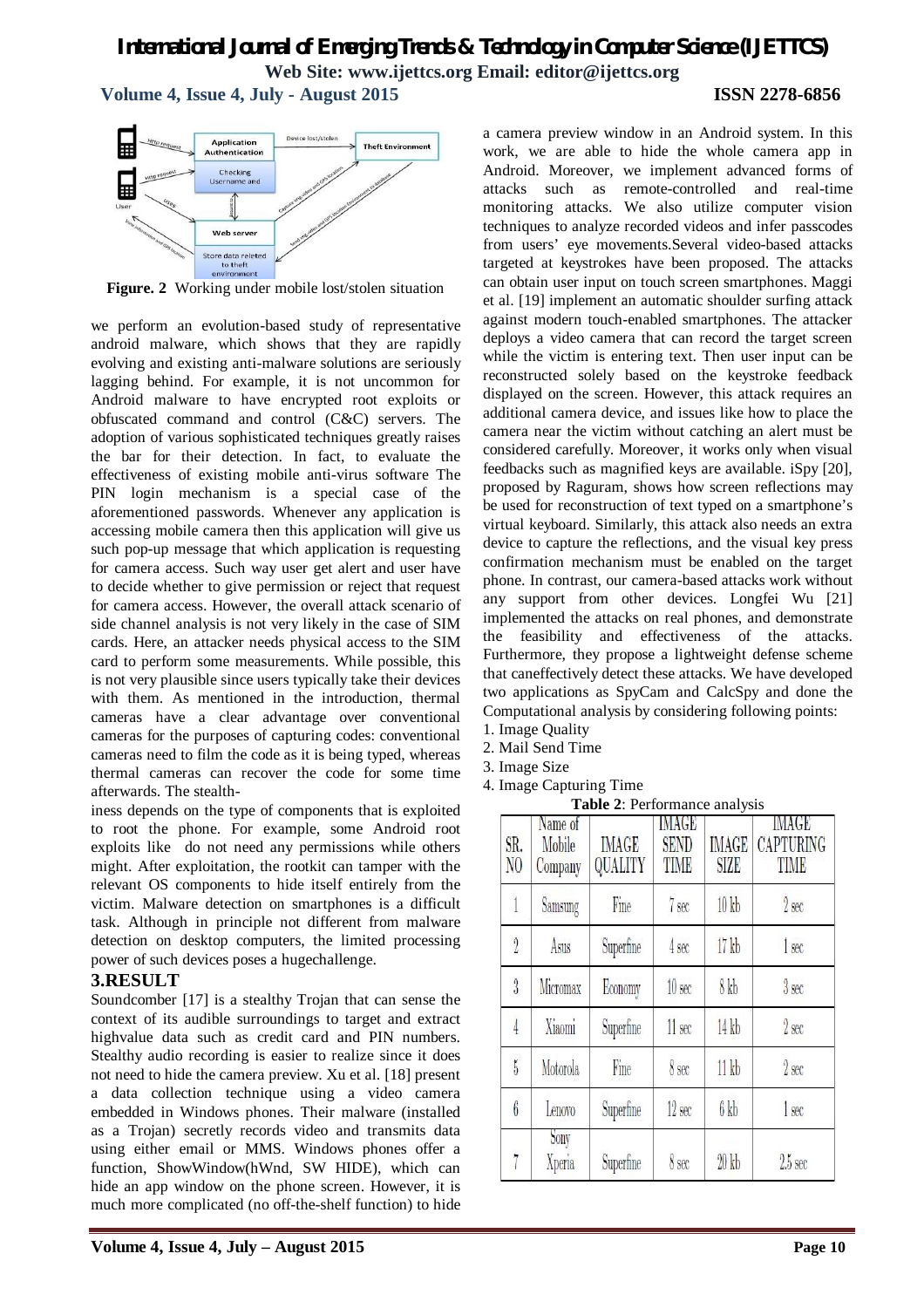## *International Journal of Emerging Trends & Technology in Computer Science (IJETTCS)* **Web Site: www.ijettcs.org Email: editor@ijettcs.org**

 **Volume 4, Issue 4, July - August 2015 ISSN 2278-6856**

## **4.DISCUSSION/ANALYSIS**



**Figure. 3**: Performance Analysis

Average Analysis Quality: Fine

Mail Send Time: 7 Sec

Image Size: 13 kb

Image Capture Time: 1.5 Sec

We have done this experimental analysis for our Attacking Application named as Calc-Spy. We have done this analysis by giving application to the different users for use. They have used our application and give their rating based on the parameters given in the following table.

|  |  | Table 3: User Rating Based on Attacking Application |  |
|--|--|-----------------------------------------------------|--|
|--|--|-----------------------------------------------------|--|

| Users             | User | Manipulate   Saved Image<br>Quality | Performance   Overall Rating |
|-------------------|------|-------------------------------------|------------------------------|
| User <sub>1</sub> |      |                                     |                              |
| User 2            |      |                                     |                              |
| User 3            |      |                                     |                              |



**Figure. 4**: Average Rating of Users

## **5.CONCLUSION**

In this article, we study camera-related vulnerabilities in Android phones for mobile multimedia applications. We discuss the roles a spy camera can play to attack or benefit phone users. We discover several advanced spy camera attacks, including the remote- controlled real-time monitoring attack and two types of passcode inference attacks. Meanwhile, we propose an effective defense scheme to secure a smartphone from all these spy camera attacks. In the future, we will investigate the feasibility of performing spy camera.

## **References**

- [1]. Google bets on Android future. http://news.bbc.co.uk/2/hi/technology/7266201.stm
- [2]. D.Stites, A.Tadimla :A Survey Of Mobile Device Security: Threats, Vulnerabilities and Defenses./urlhttp://afewguyscoding.com/2011/12/surv ey-mobile-device-security-threats vulnerabilitiesdefenses.
- [3]. W.Enck, P. Gilbert, B.G. Chun, L.P.Cox, J.Jung, P.McDaniel, A.P.Sheth: TaintDroid: an information on tracking system for realtime privacy monitoring on smart-phones.:In OSDI'10 Proceedings of the 9th USENIX conference on Operating systems design and implementation,pp.1-6 ,USENIX Association Berkeley, CA,USA (2010 )
- [4]. T.Blasing, L.Batyuk, A.D.Schimdt, S.H.Camtepe, S.Albayrak,:An Android Application Sandbox System for Suspicious Software Detection.
- [5]. McAfee Labs Q3 2011 Threats Report Press Release,2011,http://www.mcafee.com/us/about/news/ 2011/q4/20111121-01.aspx
- [6]. A.D.Schmidt, J.H.Clausen,S.H.Camtepe, S.Albayrak: Detecting Symbian OS Malware through Static Function Call Analysis: In Proceedings of the 4th IEEE International Conference on Malicious and Unwanted Software,pp.15-22.IEEE(2009).
- [7]. H.Kim, J.Smith, K.G.Shin,:Detecting energy-greedy anomalies and mobile malware variants: InMobiSys 08: Proceeding of the 6th international conference on Mobile systems, applications, and services,pp.239- 252.ACM,NewYork(2008).
- [8]. A. Bose,X.Hu, K.G.Shin, T.Park: Behavioral detection of malware on mobile handsets:In MobiSys08: Proceeding of the 6th international conference on Mobile systems, applications, and services,pp.225-238.,ACM,NewYork(2008).
- [9]. L.Min,Q.Cao: Runtime-based Behavior Dynamic Analysis System for Android Malware Detection:Advanced Materials Research,pp.2220- 2225.
- [10]. V.Rastogi, Y.Chen, W.Enck: AppsPlayground: Automatic Security Analysis of Smartphone Applications: In CODASPY'13 Proceedings of the third ACM conference on Data and application security and privacy,pp.209-220.ACM,NewYork(2013)